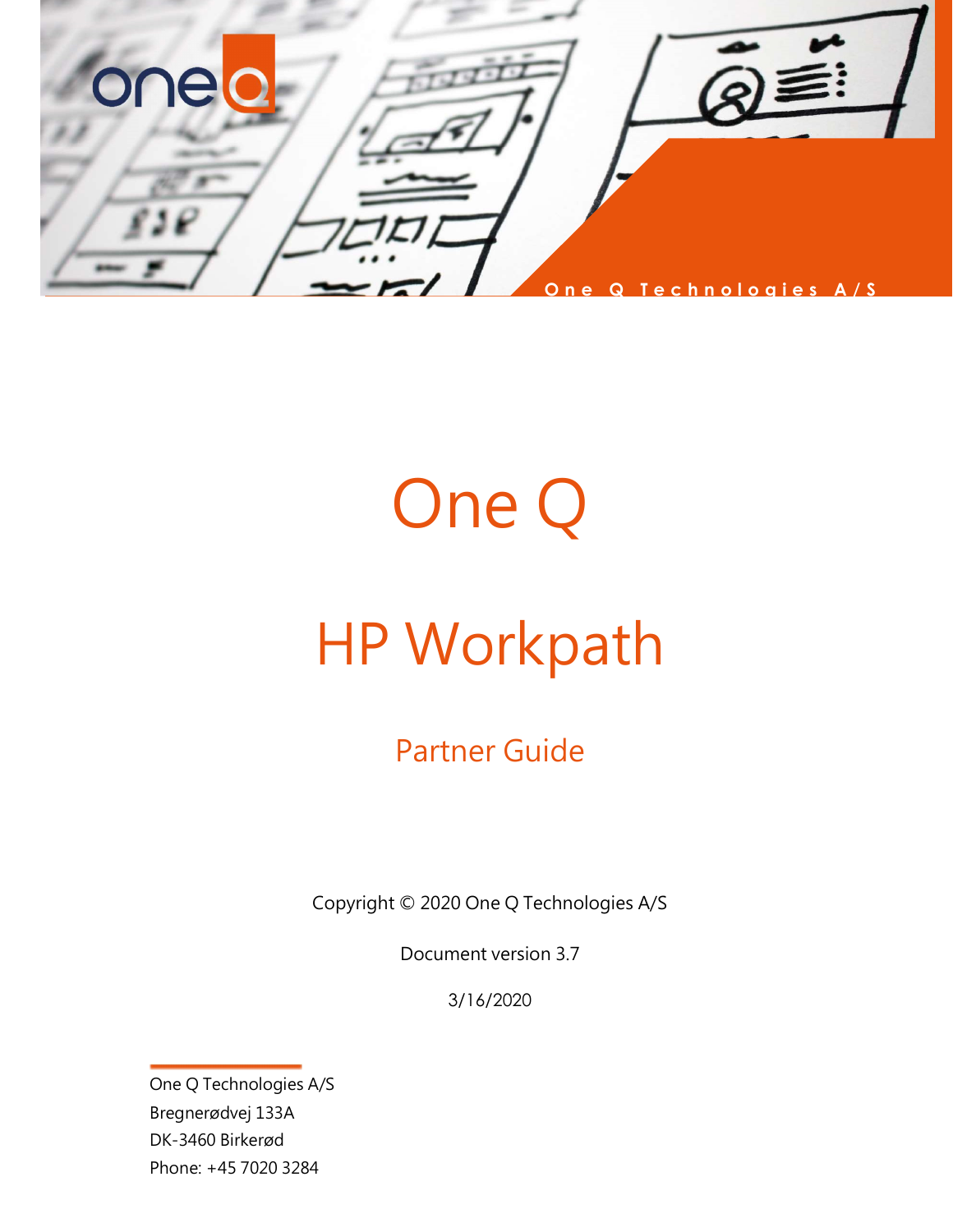

### Contents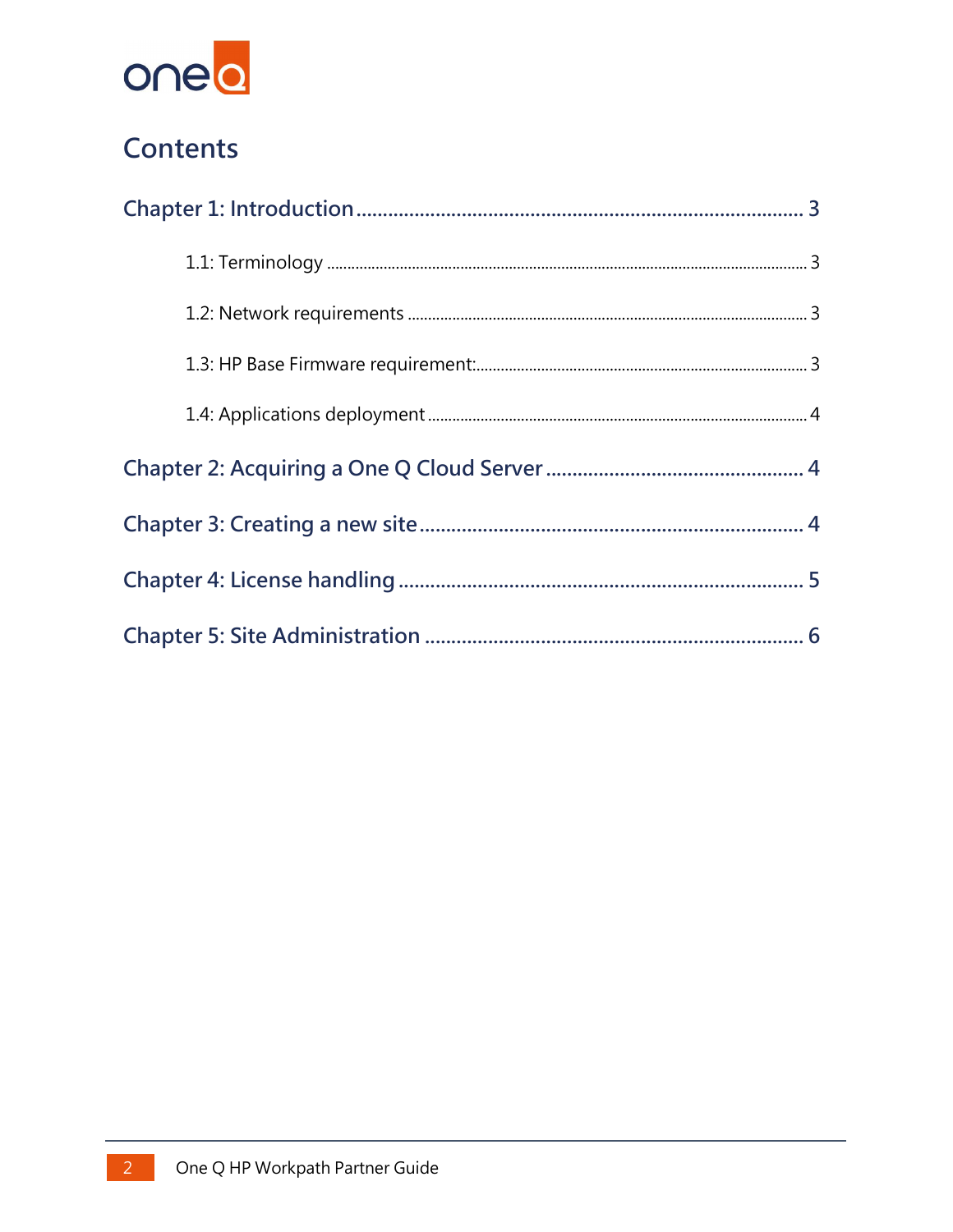

#### Chapter 1: Introduction

This manual describes how to configure a site for an "end customer".

It is assumed, that the partner has been given a One Q Cloud Server and has received an email with information about how to access this server.

The manual will not go into detail about configuration for the end customers' individual site, as this is described in a separate manual "One Q Setup Guide for HP Workpath Customers".

Of course, this setup mentioned in the guide above can be done by an administrator or super user at customer location, but in most cases, it will be performed by the HP Partner as Managed Print Services (the audience for this manual).

#### 1.1: Terminology

Basically "site" equals "end customer', which means that each site will be an isolated entity, with its own administrator ("vdmsadmin"), its own users, printers, etc.

#### 1.2: Network requirements

There is no need for special incoming ports open in the firewall, as traffic will always originate from inside the LAN.

The App will communicate with the Cloud server using secure SSL, and it will use dynamic outgoing port to destination port TCP 8700 on the Cloud server.

The Web admin page uses dynamic outgoing to connect to port TCP 8443 on the Cloud Server.

#### 1.3: HP Base Firmware requirement:

The printers and MFPs must use HP Base firmware FutureSmart Bundle 4.8 or later.

Also, they might require additional RAM memory to be Workpath enabled.

Please consult HP when in doubt.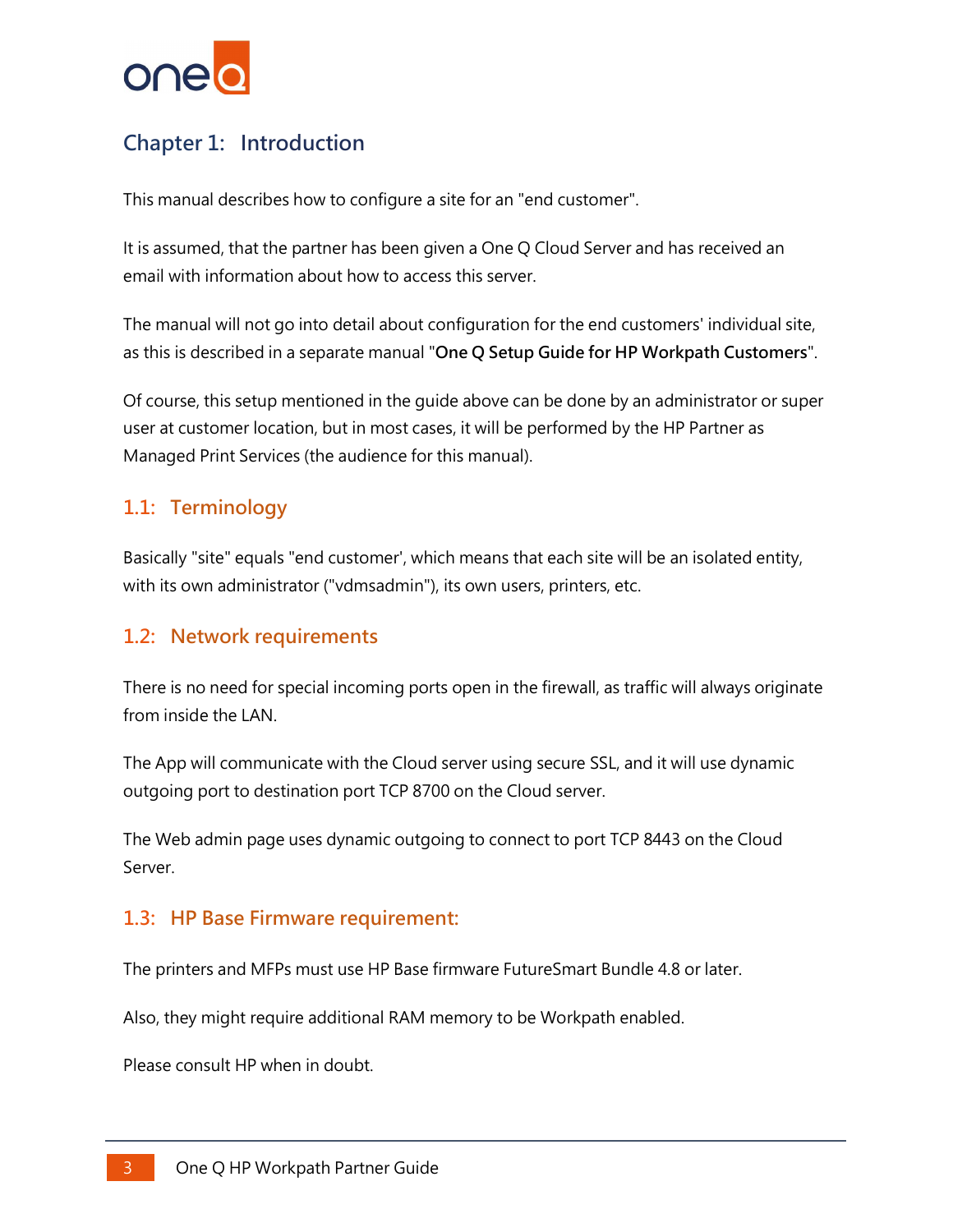

#### 1.4: Applications deployment

All One Q Apps i.e. One Q Access Control, One Q, One Q Copy and One Q Scan, are deployed in the same manner.

#### Chapter 2: Acquiring a One Q Cloud Server

To acquire a "One Q Cloud Server" on which to host end customers, you must contact a One Q representative based on your location and get further instructions.

You will then receive an email with instructions, including a link for web-based server administration.

The next sections assume you have that information.

#### Chapter 3: Creating a new site

To create a new site follow the steps below:

1. Login using username siteadmin and password provided in the email.



2. Click Sites in the top menu, then click the Create site button.

| <b>VDMS Server Portal</b>   | onelo                     |         |               |                            |                           |                              |
|-----------------------------|---------------------------|---------|---------------|----------------------------|---------------------------|------------------------------|
| My profile<br><b>Status</b> | Licensing<br><b>Sites</b> |         |               |                            |                           | <b>禁 English</b><br>U Logout |
| <b>Sites</b>                |                           |         |               |                            |                           |                              |
| Create site                 |                           |         |               |                            |                           |                              |
| <b>Name</b>                 | <b>Description</b>        | Site ID | <b>Active</b> | <b>License information</b> | <b>Support expiration</b> | <b>Actions</b>               |
| No items                    |                           |         |               |                            |                           |                              |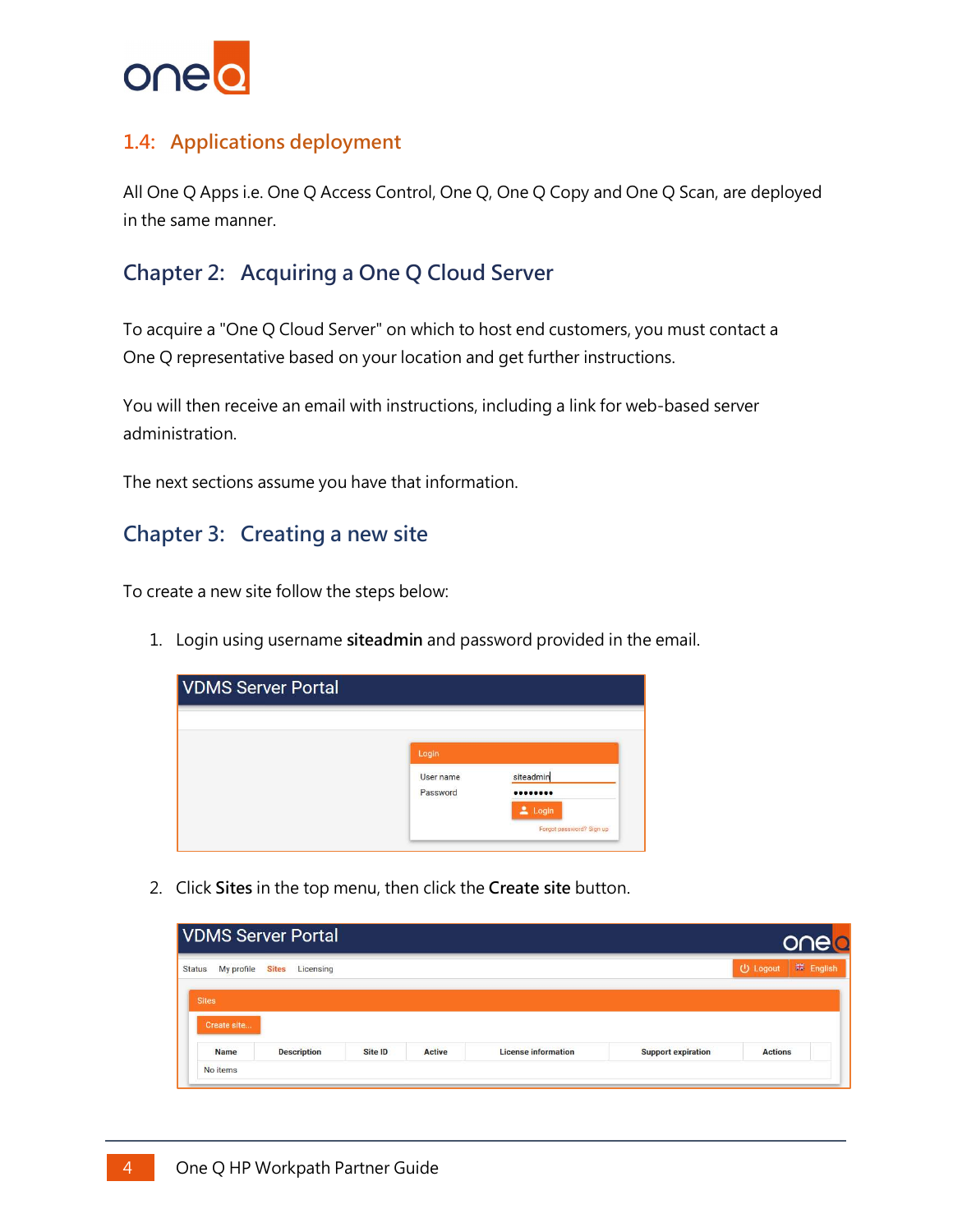

The Create site dialog opens.

| Name *            | End customer name     |
|-------------------|-----------------------|
| Description       | <optional></optional> |
| Admin password *  | unique password       |
| Repeat password * | unique password       |
| Active            |                       |

Please use a unique password to prevent an end customer admin from modifying other customers installations (sites). It can take up to 1 minute to create a new site, then the "Please wait..." box closes. If a site is no longer needed, it can be deactivated by deselecting the Active checkbox.

#### Chapter 4: License handling

When created, a new site will get a built-in license valid for a 3 months trial, and up to 50 printers/MFPs can be added. When the trial period expires, or if customer should need more than 50 devices deployed with the software, a real license must be ordered. This can be requested at the sites table:

| <b>VDMS Server Portal</b>                   |                    |         |                          |                            |                           |                | onelo            |  |  |
|---------------------------------------------|--------------------|---------|--------------------------|----------------------------|---------------------------|----------------|------------------|--|--|
| My profile<br><b>Status</b><br><b>Sites</b> | Licensing          |         |                          |                            |                           | U Logout       | <b>端 English</b> |  |  |
| <b>Sites</b>                                |                    |         |                          |                            |                           |                |                  |  |  |
|                                             |                    |         |                          |                            |                           |                |                  |  |  |
| Create site                                 |                    |         |                          |                            |                           |                |                  |  |  |
| <b>Name</b>                                 | <b>Description</b> | Site ID | <b>Active</b>            | <b>License information</b> | <b>Support expiration</b> | <b>Actions</b> |                  |  |  |
| End customer name                           | End customer name  | 1日      | $\overline{\mathcal{L}}$ | TRIAL                      | June 20, 2019             | Order          | 同                |  |  |